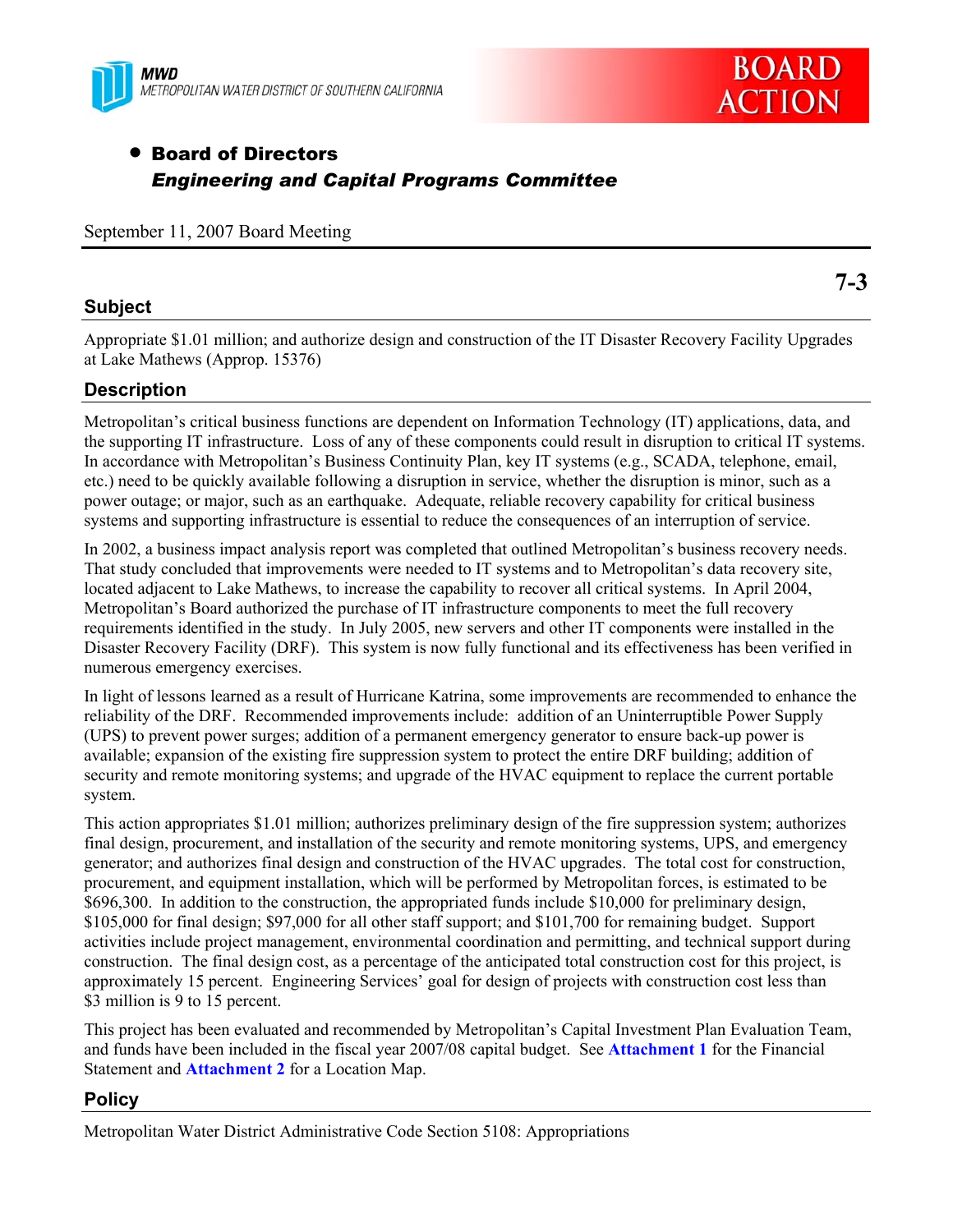## **California Environmental Quality Act (CEQA)**

CEQA determination for Option #1:

The proposed action is categorically exempt under the provisions of CEQA and the State CEQA Guidelines. The proposed action involves the funding, design, and installation of equipment within existing public facilities along with the construction of minor appurtenant structures with negligible or no expansion of use and no possibility of significantly impacting the physical environment. Accordingly, the proposed action qualifies under Class 1 and Class 3 Categorical Exemptions (Sections 15301 and 15303 of the State CEQA Guidelines).

The CEQA determination is: Determine that pursuant to CEQA, the proposed action qualifies under two Categorical Exemptions (Class 1, Section 15301 and Class 3, Section 15303 of the State CEQA Guidelines).

CEQA determination for Option #2:

None required

### **Board Options**

#### **Option #1**

Adopt the CEQA determination and

- a. Appropriate \$1.01 million in budgeted funds; and
- b. Authorize final design and construction of upgrades to the IT Disaster Recovery Facility.
- **Fiscal Impact:** \$1.01 million of budgeted funds under Approp. 15376

**Business Analysis:** This improvement will protect critical business functions related to IT applications, data, and the supporting IT infrastructure, as identified in Metropolitan's Business Continuity Plan.

#### **Option #2**

Do not authorize the IT Disaster Recovery Facility Upgrades Project.

**Fiscal Impact:** None

**Business Analysis**:Staff would defer installation of a permanent HVAC system and would continue to operate the portable air conditioning unit. This option would forego an opportunity to improve reliability of the Disaster Recovery Facility.

#### **Staff Recommendation**

Option #1

*Roy L. Wolfe* 

8/21/2007 *Date* 

*Manager, Corporate Resources* 

8/28/2007 *Jeffrey Kightlinger General Manager Date* 

**Attachment 1 – Financial Statement Attachment 2 – Location Map**  BLA #5579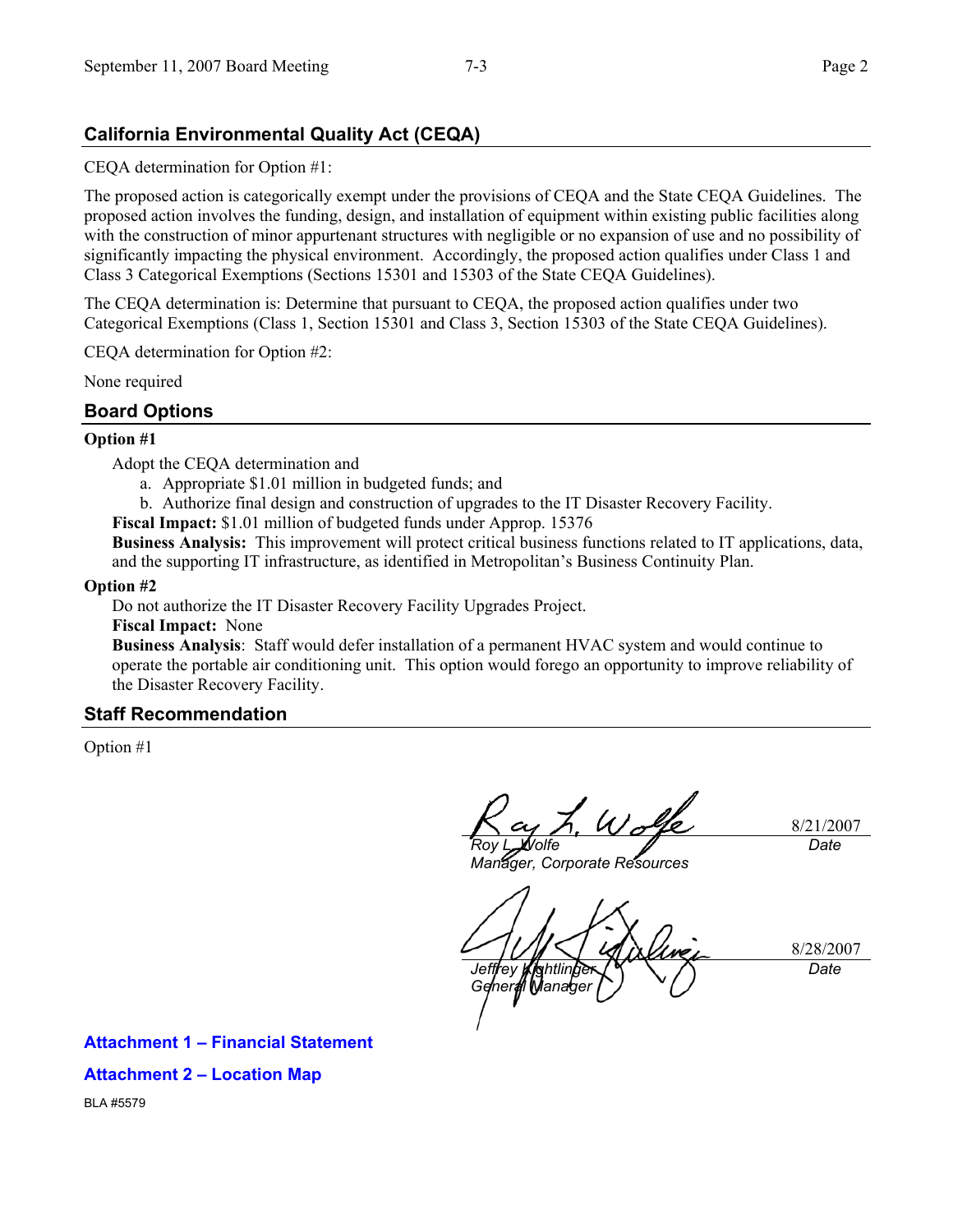# **Financial Statement for the Information Technology System – Infrastructure Program**

A breakdown of Board Action No. 9 for Appropriation No. 15376 is as follows:

|                                                                                              |           | <b>Previous Total</b><br>Appropriated<br>Amount<br>(June 2007) | <b>Current Board</b><br><b>Action No. 9</b><br>(Sept. 2007) |                   | <b>New Total</b><br>Appropriated<br>Amount |                   |
|----------------------------------------------------------------------------------------------|-----------|----------------------------------------------------------------|-------------------------------------------------------------|-------------------|--------------------------------------------|-------------------|
| Labor                                                                                        | \$        | 6,320,825                                                      | \$                                                          |                   | \$                                         | 6,320,825         |
| Studies & Investigations                                                                     |           |                                                                |                                                             | 10,000            |                                            | 10,000            |
| Final Design                                                                                 |           |                                                                |                                                             | 49,600            |                                            | 49,600            |
| Owners Costs (Program mgmt.)<br>permitting & envir. doc.)<br>Metropolitan Force Construction |           |                                                                |                                                             | 97,000<br>311,000 |                                            | 97,000<br>311,000 |
| Materials and Supplies                                                                       |           | 10,838,670                                                     |                                                             | 263,200           |                                            | 11,101,870        |
| Incidental Expenses                                                                          |           | 97,874                                                         |                                                             | 81,600            |                                            | 179,474           |
| Professional/Technical Services                                                              |           | 3,936,597                                                      |                                                             | 55,400            |                                            | 3,991,997         |
| Equipment Use                                                                                |           |                                                                |                                                             | 500               |                                            | 500               |
| Contracts                                                                                    |           | 245,000                                                        |                                                             | 40,000            |                                            | 285,000           |
| Remaining Budget                                                                             | 1,222,034 |                                                                | 101,700                                                     |                   | 1,323,734                                  |                   |
| <b>Total</b>                                                                                 | \$        | 22,661,000                                                     | $\boldsymbol{\mathsf{S}}$                                   | 1,010,000         | \$                                         | 23,671,000        |

# **Funding Request**

| <b>Program Name:</b>              | Information Technology System - Infrastructure Program        |            |                                  |                             |  |  |  |
|-----------------------------------|---------------------------------------------------------------|------------|----------------------------------|-----------------------------|--|--|--|
| <b>Source of Funds:</b>           | Revenue Bonds, Replacement and Refurbishment or General Funds |            |                                  |                             |  |  |  |
| <b>Appropriation No.:</b>         | 15376                                                         |            | <b>Board Action No.:</b>         | 9                           |  |  |  |
| <b>Requested Amount:</b>          | \$                                                            | 1,010,000  | <b>Capital Program No.:</b>      | 15376-I                     |  |  |  |
| <b>Total Appropriated Amount:</b> | S                                                             | 23,671,000 | <b>Capital Program Page No.:</b> | $E-35$                      |  |  |  |
| <b>Total Program Estimate:</b>    | \$                                                            | 47,637,300 | <b>Program Goal:</b>             | Reliability &<br>Efficiency |  |  |  |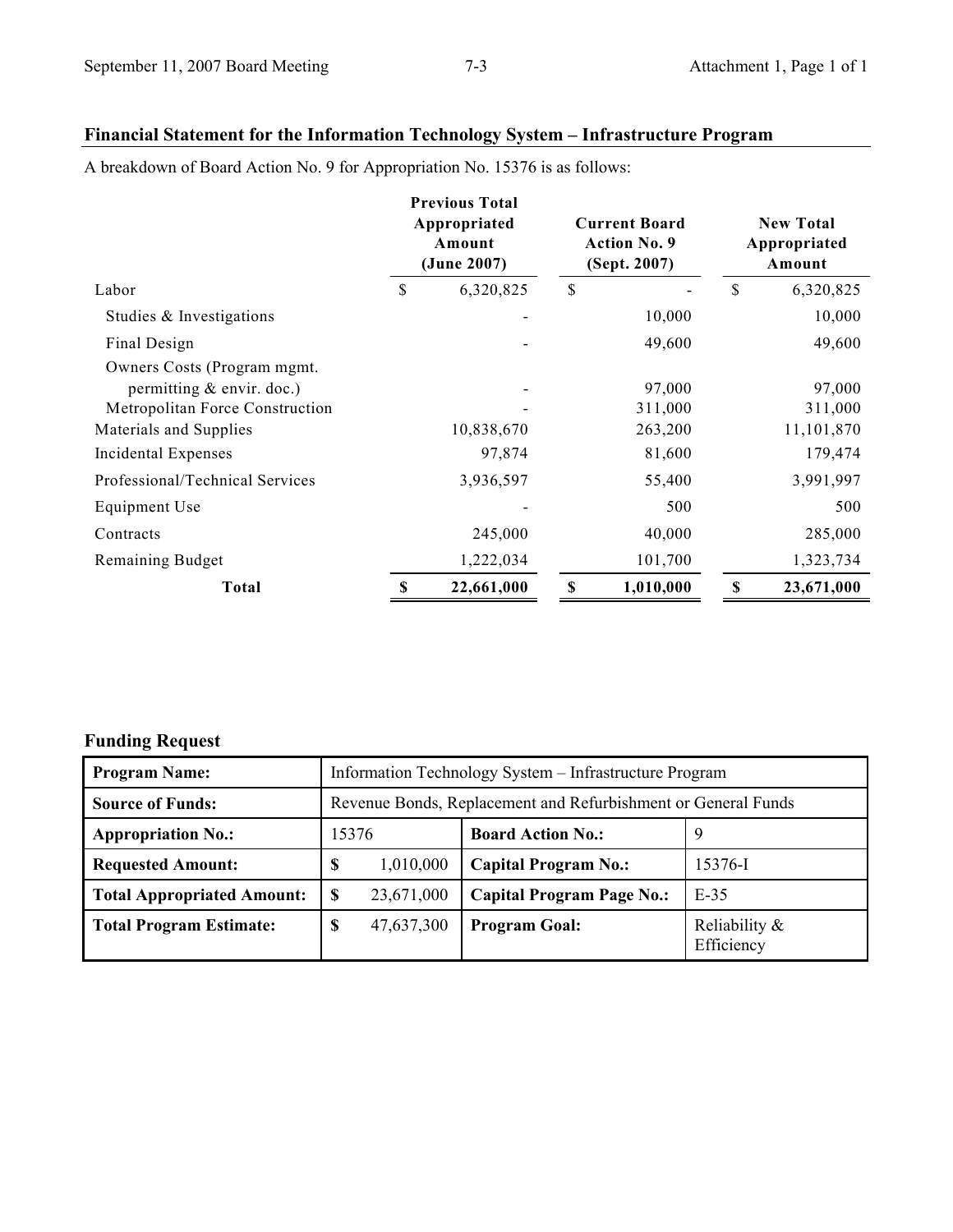